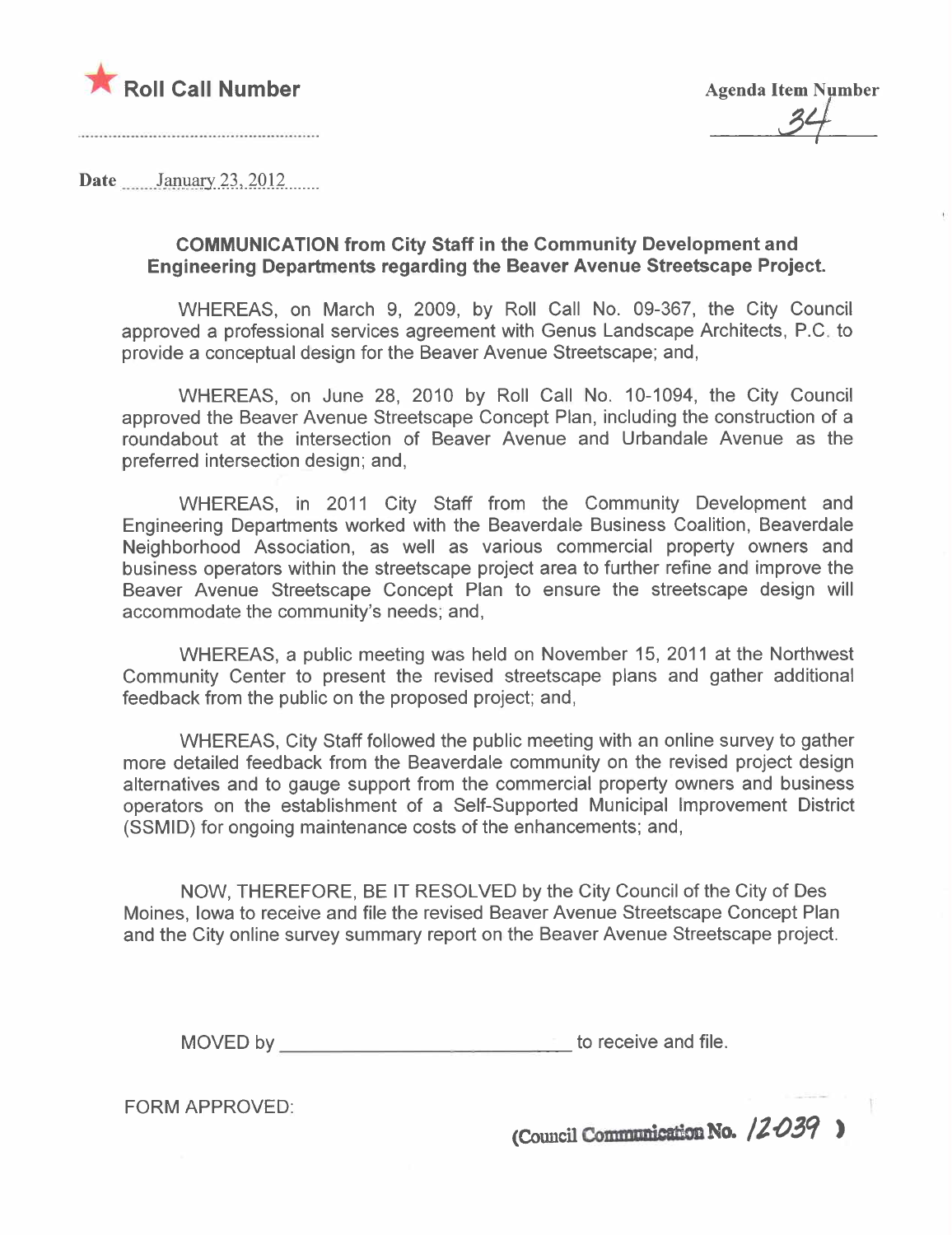

Agenda Item Number

Date \_\_\_\_\_\_January 23, 2012

Michael Kelley, Assistant City Attorney

| <b>COUNCIL ACTION</b> | <b>YEAS</b> | <b>NAYS</b> | <b>PASS</b> | <b>ABSENT</b>   | <b>CERTIFICATE</b>                                                                                                                                     |
|-----------------------|-------------|-------------|-------------|-----------------|--------------------------------------------------------------------------------------------------------------------------------------------------------|
| <b>COWNIE</b>         |             |             |             |                 |                                                                                                                                                        |
| <b>COLEMAN</b>        |             |             |             |                 | I, DIANE RAUH, City Clerk of said City hereby                                                                                                          |
| <b>GRIESS</b>         |             |             |             |                 | certify that at a meeting of the City Council of<br>said City of Des Moines, held on the above date,<br>among other proceedings the above was adopted. |
| <b>HENSLEY</b>        |             |             |             |                 |                                                                                                                                                        |
| <b>MAHAFFEY</b>       |             |             |             |                 |                                                                                                                                                        |
| <b>MEYER</b>          |             |             |             |                 | IN WITNESS WHEREOF, I have hereunto set my<br>hand and affixed my seal the day and year first                                                          |
| <b>MOORE</b>          |             |             |             |                 | above written.                                                                                                                                         |
| <b>TOTAL</b>          |             |             |             |                 |                                                                                                                                                        |
| <b>MOTION CARRIED</b> |             |             |             | <b>APPROVED</b> |                                                                                                                                                        |
|                       |             |             |             | Mayor           | <b>City Clerk</b>                                                                                                                                      |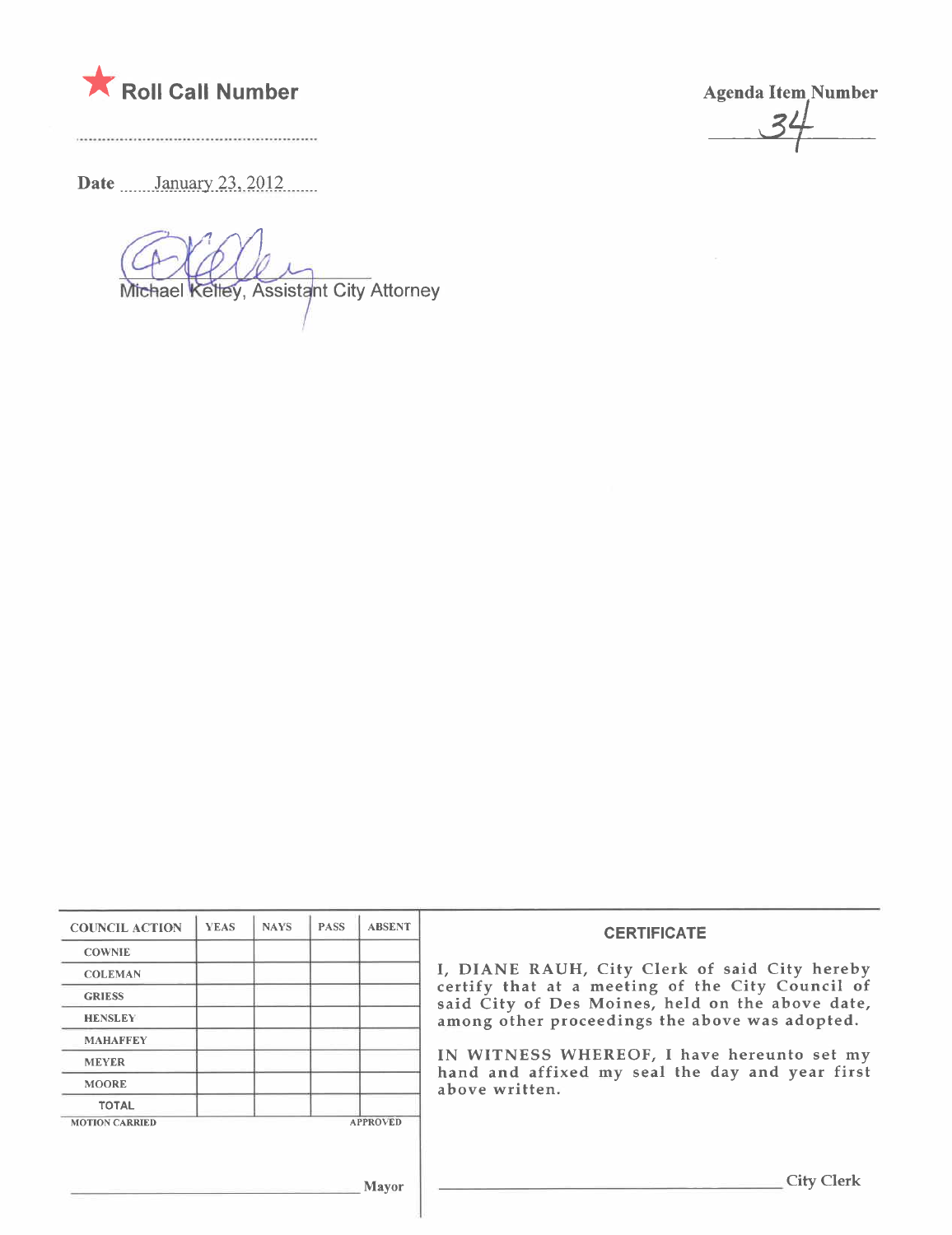

# Additional Council Item

1 message

#### Larson, Kyle <knlarson@dmgov.org> Wed, Jan 18, 2012 at 8:45 AM

To: Diane Rauh <DIRauh@dmgov.org>, Emily Collins <elcollins@dmgov.org>

Cc: "Delafield, Phil" <pmdelafield@dmgov.org>, Larry Hulse <ldhulse@dmgov.org>, "Chris M. Johansen" <CMJohansen@dmgov.org>

Diane and Emily,

Phil and I have been asked by Councilman Coleman to add an item on the Council agenda for Monday. Councilman Coleman has asked staff to prepare a report to Council on the results of a recent online survey related to the project. He also informed us that there is a petition circulating within the Beaverdale business district to move forward with the next steps of the project. We have been told that the petition could come in as early as tomorrow. If the petition for some reason does not come in by the end of the week i believe we will need to pull the item. I will prepare a blue letter this morning and get it to you as soon as I can along with the preferred agenda item 'title'. Thank you.

### Kyle Larson

City Planner City of Des Moines 515.283.4164 knlarson@dmgov.org

Kyle Larson, AICP City Planner City of Des Moines 515.283.4164 knlarson@dmgov.org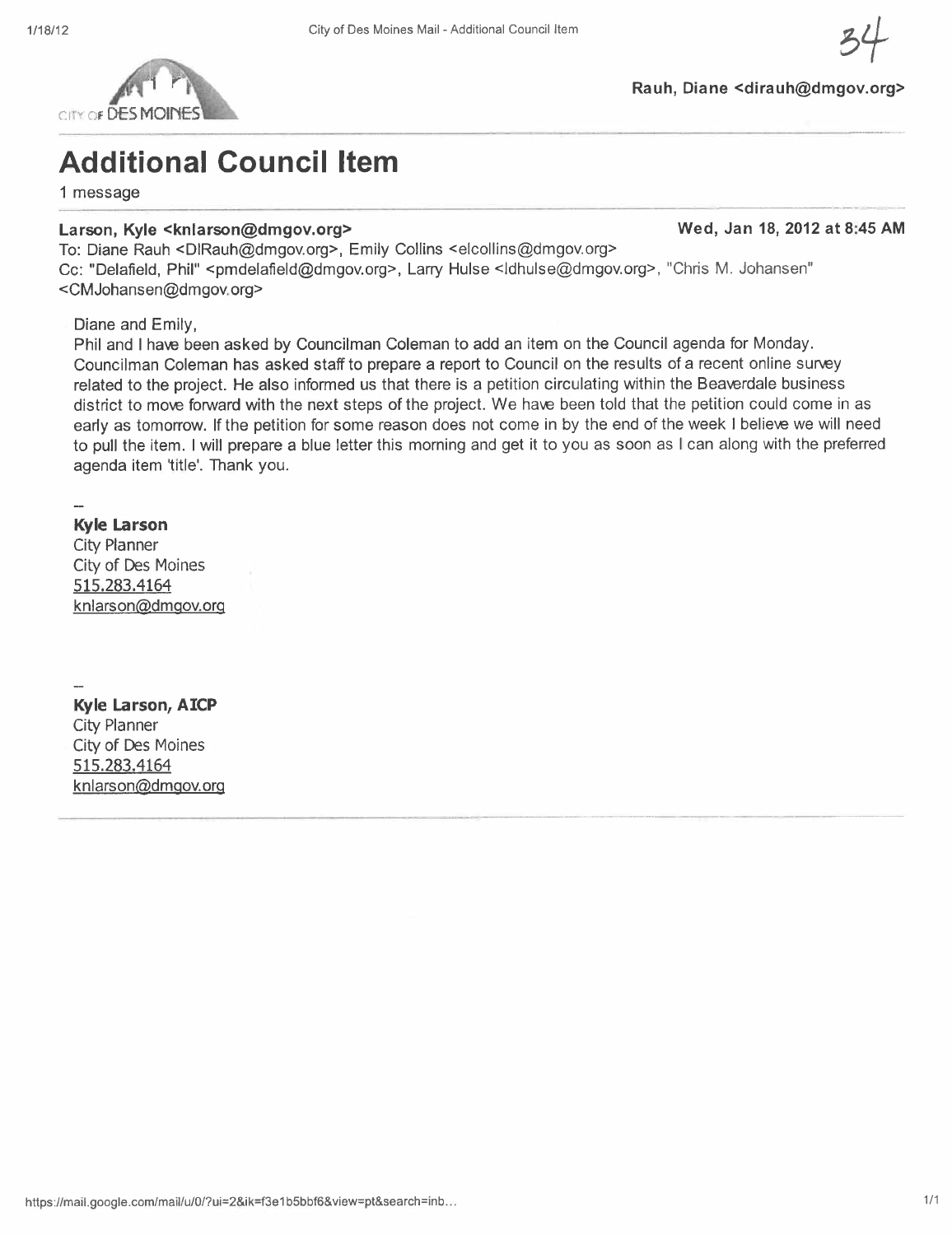# Beaver Avenue Streetscape Project Summary of the Online Survey

The City of Des Moines conducted a public meeting on November 15<sup>th</sup>, 2011 to once again gather public input on the Beaver Avenue Streetscape Project. In conjunction with that public meeting, the City also conducted an online survey to gather additional feedback on specific questions related to the project. The survey was open from November  $16<sup>th</sup>$  to December 2<sup>nd</sup>, 2011 and received a total of 329 total responses. The purpose of the survey was to capture public opinion on the different project options. The results represent a snap shot in time and are not meant to be an end-all-be-all solution. Rather they will be used as a reference for community stakeholders and decision makers to consider as the project continues to progress. The following is a summary of the survey responses.

### Overall Survey Results Summary (329 Survey Responses)

Survey respondents were asked to identify what their relationship to Beaverdale and the Beaverdale Business District. They were asked to check all the options that applied to them:

10.0% (33) Beaverdale business owner/operators 7.9% (26) Employees of Beaverdale businesses 2.7% (9) Commercial property owners 56.2% (185) Patrons of Beaverdale businesses/services 81.5% (268) Beaverdale neighborhood residents 5.7% (19) Other

Survey respondents were asked if they support streetscape improvements along Beaver Avenue. The results were:

| 85.7% (282) | 'I support streetscape improvements'         |
|-------------|----------------------------------------------|
| 14.3% (47)  | 'I do not support streetscape improvements.' |

When asked to rank the most important factors of an improved streetscape in Beaverdale, survey respondents once again identified 'Pedestrian Safety' as their top priority. 'Improved Traffic Flow' was second and 'Beautification Enhancements' was third. 'Parking Improvements' was the least important factor identified in the survey results.

When asked what proposed improvement option for the Beaver Avenue and Urbandale Avenue intersection they preferred the results were:

- 13.4% (44) '1 feel the intersection needs improvement and I support Option A. (Option A: Minimal change, long pedestrian crosswalks remain, adds on-street parking, traffic signal remains)'
- 13.4% (44) 'i feel the intersection needs improvement and I support Option B. (Option B: Narrowed intersection, shorter pedestrian crosswalks, adds some on-street parking, traffic signal remains)'
- 58.4% (192) 'I feel the intersection needs improvement and I support Option C. (Option C: Roundabout, improved pedestrian safety and traffic safety, improved traffic flow, reductions in vehicle emissions and fuel consumption, traffic signals are removed)'
- 14.9% (49) 'I feel the existing intersection is adequate as is and I do not feel a change is necessary'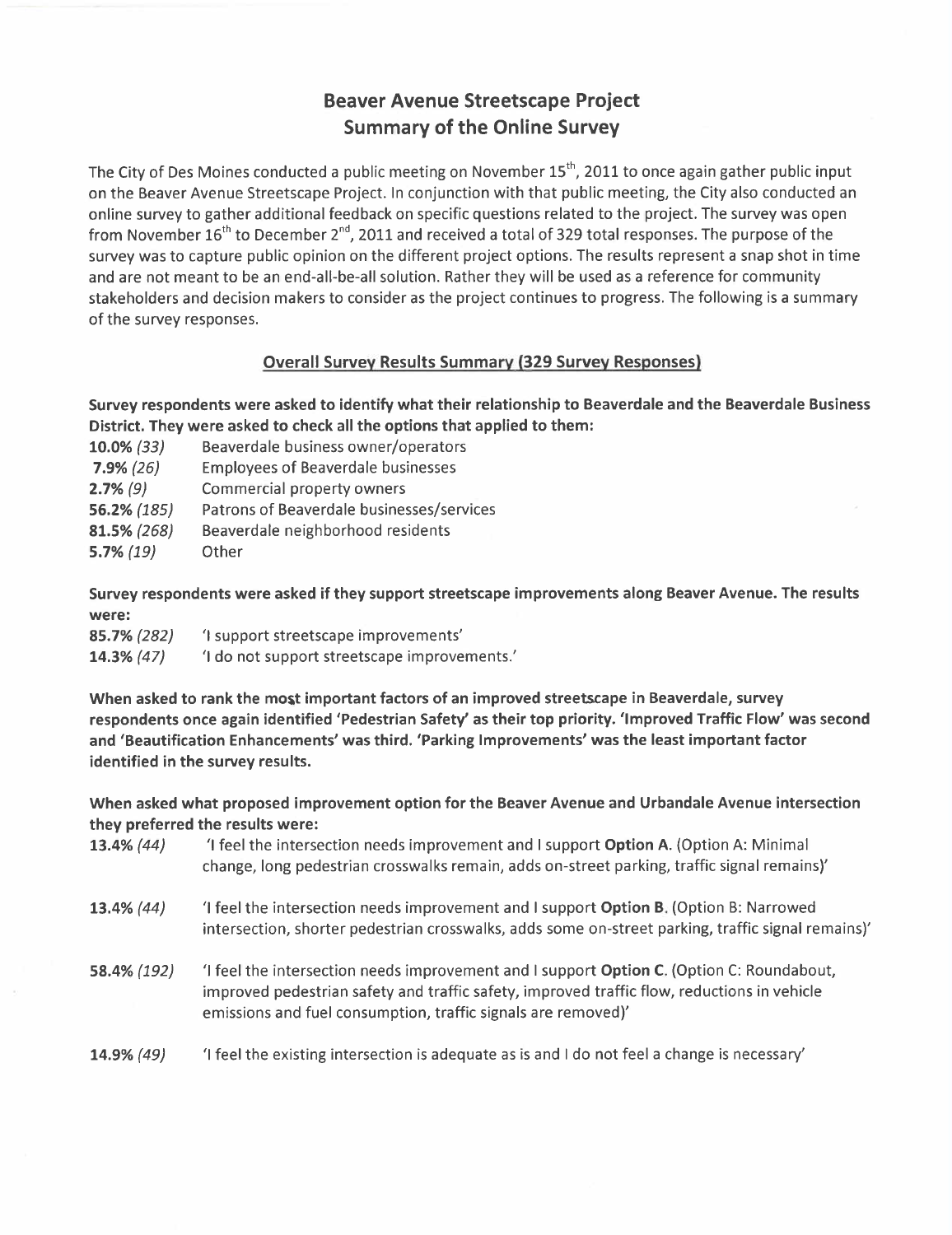Survey respondents were asked how often they shop or access services in the Beaverdale Business District. The results were:

| 31.0% (101)   | 'Daily'                                |
|---------------|----------------------------------------|
| 48.5% (158)   | 'Multiple times per week'              |
| $17.5\%$ (57) | 'A couple times per month'             |
| $2.1\%$ (7)   | 'Once a month'                         |
| $0.9\%$ (3)   | 'Every couple months'                  |
| $0.0\%$ (0)   | 'I do not shop or access services here |
|               |                                        |

Survey respondents were asked if they would be more likely to visit the Beaverdale Business District if the proposed streetscape improvements occur. The results were:

- 58.2% (185) 'Yes, I would be more likely to visit the district'
- 41.8% (133) 'No, the district already has what I want'

There are 20 commercial properties that adjoin the Beaver Avenue streetscape project area. Of these 20 commercial properties, there are 15 different property owners. Each of these business/property owners received a special invitation to complete the online survey. 12 of the 15 business/commercial property owners responded to the survey. Their feedback is especially important to this ongoing process. The following is a summary of the 12 responses from business/commercial property owners.

## Business and Commercial Property Owners Survey Results Summary (12 Survey Responses)

Survey respondents were asked if they support streetscape improvements along Beaver Avenue. The results were:

- 83.3% (10) 'i support streetscape improvements'
- 16.7% (2) 'I do not support streetscape improvements'

### When asked what proposed improvement option for the Beaver Avenue and Urbandale Avenue intersection they preferred the results were:

8.3% (1) '1 feel the intersection needs improvement and I support Option A. (Option A: Minimal change, long pedestrian crosswalks remain, adds on-street parking, traffic signal remains)' 25.0% (3) 'I feel the intersection needs improvement and I support Option B. (Option B: Narrowed intersection, shorter pedestrian crosswalks, adds some on-street parking, traffic signal remains)' 50.0% (6) 'I feel the intersection needs improvement and I support Option C. (Option C: Roundabout, improved pedestrian safety and traffic safety, improved traffic flow, reductions in vehicle emissions and fuel consumption, traffic signals are removed)' **16.7%** (2)  $\qquad$  'I feel the existing intersection is adequate as is and I do not feel a change is necessary'

Business and Commercial Property Owners were asked if they support the establishment of a Self-Supported Municipal Improvement District (SSMID) to fund the ongoing maintenance of the streetscape improvements. The results were:

66.7% (8) 'Yes, I support the establishment of a SSMID' 25.0% (3) 'No, I do not support the establishment of a SSMID' 8.3% (1) 'No response to the question'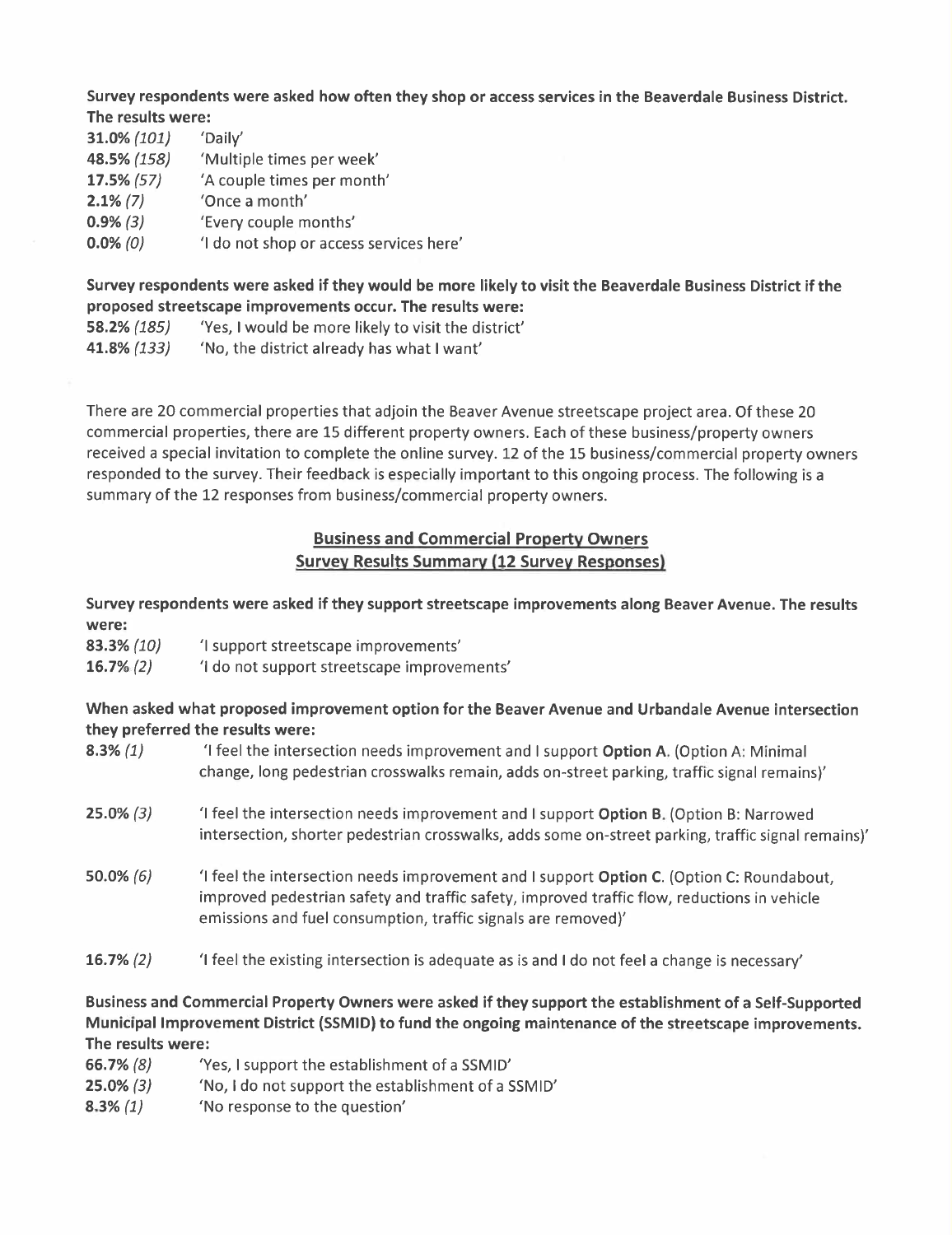